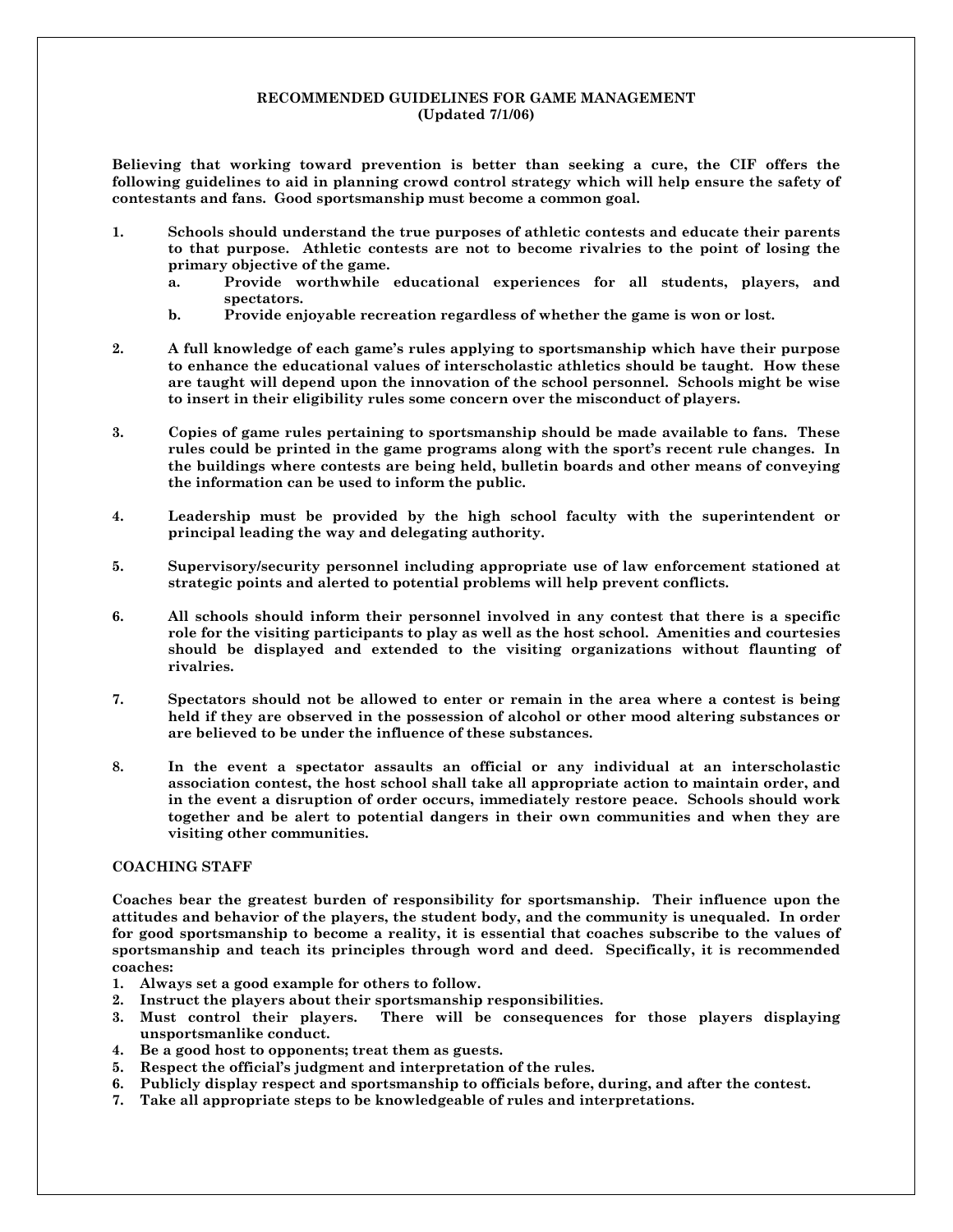# **PLAYERS**

**The responsibility of the players for sportsmanship is extremely important. Because players are admired and respected, they exert a significant influence over the actions and behavior of the spectators. Desirable behavior for players would be as follows:** 

- **1. Treat opponents with respect that is due them as guests and fellow human beings.**
- **2. Exercise self-control at all times, accepting decisions and abiding by them.**
- **3. Respect the officials' judgment and interpretations of the rules. Never argue or make gestures indicting dislike for a decision.**
- **4. CIF Constitution Bylaw 522 addresses consequences for inappropriate behavior.**

### **CHEERLEADERS AND OTHER SPIRIT GROUPS**

**Cheerleaders must play a vital role in promoting a positive attitude.** 

- **1. Stimulate and control crowd response.**
- **2. Choose the right cheers at the right time.**
- **3. Be certain that words used in a cheer do not inflame the audience.**
- **4. Use gestures that are synchronized, pleasing to watch, and easy to follow.**
- **5. Divert the crowd's attention by starting a popular yell if booing develops.**
- **6. Cheer for your team.**

#### **STUDENTS**

**Students' habits and reactions as spectators determine the quality of sportsmanship which reflects upon the reputation of the school. Profane and abusive language and obnoxious behavior have no place at an athletic contest.** 

- **1. Know and demonstrate good sportsmanship.**
- **2. Respect and cooperate with the cheerleaders.**
- **3. Respect the property of the school and the authority of the school officials.**
- **4. Show respect for an injured player.**
- **5. Show positive support at all times.**
- **6. Cheer for your team.**

# **SPECTATORS**

**Fan behavior whether at home or away at athletic contests reflects on the entire community. Home fans should treat visitors with respect. Similarly, visiting fans should treat their hosts—both individuals and property—with the proper appreciation.** 

- **1. Know and demonstrate good sportsmanship.**
- **2. Be positive. Cheer for your team rather than against the opposition.**
- **3. Refrain from booing and name calling.**
- **4. Respect the official's judgment and interpretation of rules.**
- **5. Exhibit respect for visiting and home coaches.**

## **POLICE, SECURITY, AND/OR STAFF SUPERVISORS**

- **1. Check with the game site administrator/manager prior to the contest time for assignments.**
- **2. Arrive on time.**
- **3. Discourage small groups from gathering near entrances and exits.**
- **4. Keep playing area clear of spectators before, during, and after contest.**
- **5. Survey the area after the contest.**

## **ADMINISTRATIVE STAFF**

- **1. Arrange for a supervision and crowd control meeting before each season of sport with inclusion of appropriate personnel to ensure a safe, orderly, enjoyable event. Distribute game management plan and assignments to appropriate personnel and participants before the contest.**
- **2. Maintain awareness of events which might require additional supervision.**
- **3. Check the physical facility to see that it is in the best possible condition to accommodate crowds.**
- **4. Provide first-aid capability, certified trainers, and/or medical doctor availability as needed.**